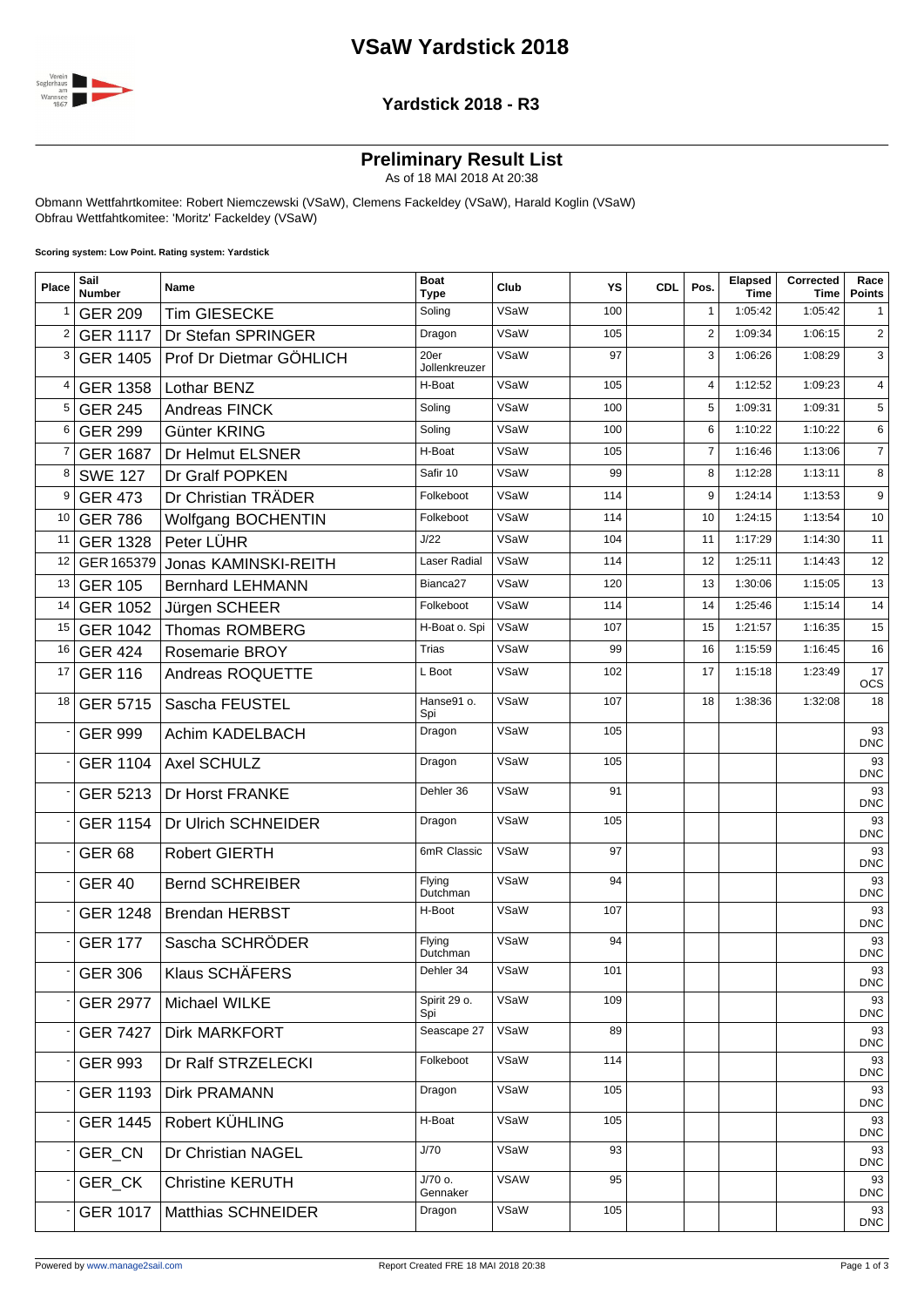# **VSaW Yardstick 2018**



#### **Yardstick 2018 - R3**

### **Preliminary Result List**

As of 18 MAI 2018 At 20:38

| Place | Sail<br><b>Number</b> | Name                                | <b>Boat</b><br>Type         | Club        | YS  | <b>CDL</b> | Pos. | Elapsed<br><b>Time</b> | Corrected<br>Time | Race<br><b>Points</b> |
|-------|-----------------------|-------------------------------------|-----------------------------|-------------|-----|------------|------|------------------------|-------------------|-----------------------|
|       | <b>GER 1041</b>       | <b>Uwe FOITZIK</b>                  | Dragon                      | VSaW        | 105 |            |      |                        |                   | 93<br><b>DNC</b>      |
|       | <b>GER 1042</b>       | Dr Kirk NORDWALD                    | Dragon                      | VSaW        | 105 |            |      |                        |                   | 93<br><b>DNC</b>      |
|       | <b>GER 1050</b>       | Dr Andreas POCHHAMMER               | Dragon                      | VSaW        | 105 |            |      |                        |                   | 93<br><b>DNC</b>      |
|       | <b>GER 1055</b>       | <b>Gerd KNOSPE</b>                  | J/70                        | VSaW        | 93  |            |      |                        |                   | 93<br><b>DNC</b>      |
|       | <b>GER 1088</b>       | <b>Prof Dr Hasso PLATTNER</b>       | Dragon spez                 | VSaW        | 104 |            |      |                        |                   | 93<br><b>DNC</b>      |
|       | <b>GER 11</b>         | <b>Jörg SONNTAG</b>                 | 5.5 Metre                   | VSaW        | 105 |            |      |                        |                   | 93<br><b>DNC</b>      |
|       | <b>GER 1133</b>       | Hans-Christian SCHWIEGER            | Dragon                      | VSaW        | 105 |            |      |                        |                   | 93<br><b>DNC</b>      |
|       | <b>GER 1189</b>       | Dr Benedikt WOLFERS                 | RS vision                   | VSaW        | 115 |            |      |                        |                   | 93<br><b>DNC</b>      |
|       | <b>GER 1190</b>       | <b>Prof Dr Hasso PLATTNER</b>       | Dragon                      | VSaW        | 105 |            |      |                        |                   | 93<br><b>DNC</b>      |
|       | <b>GER 1244</b>       | <b>Werner PORZELT</b>               | H-Boat alt                  | VSaW        | 107 |            |      |                        |                   | 93<br><b>DNC</b>      |
|       | <b>GER 141</b>        | Prof Dr C O PASCHEREIT              | 8m One<br>Design            | VSaW        | 92  |            |      |                        |                   | 93<br><b>DNC</b>      |
|       | <b>GER 15</b>         | Dr Martin BRUHNS                    | <b>JK28</b>                 | VSaW        | 94  |            |      |                        |                   | 93<br><b>DNC</b>      |
|       | <b>GER 16</b>         | Rainer AUTZEN                       | Kielboot                    | <b>VSaW</b> | 110 |            |      |                        |                   | 93<br><b>DNC</b>      |
|       | <b>GER 1656</b>       | Michael DÜMCHEN                     | H-Boat                      | VSaW        | 105 |            |      |                        |                   | 93<br><b>DNC</b>      |
|       | <b>GER 167</b>        | <b>Ullrich Alexander SETZERMANN</b> | 20er<br>Jollenkreuzer       | VSaW        | 114 |            |      |                        |                   | 93<br><b>DNC</b>      |
|       | <b>SWE 334</b>        | <b>Christian SCHNEIDER</b>          | 22 sqm<br>Skerry<br>Cruiser | VSaW        | 99  |            |      |                        |                   | 93<br><b>DNC</b>      |
|       | <b>GER 187</b>        | Alexa WLOCH                         | H-Boat alt                  | VSaW        | 107 |            |      |                        |                   | 93<br><b>DNC</b>      |
|       | <b>GER 189</b>        | Dr Georg ALTENHAIN                  | Flying<br>Dutchman          | VSaW        | 94  |            |      |                        |                   | 93<br><b>DNC</b>      |
|       | <b>GER 1448</b>       | Jacquline HOFFERT-DAHL              | 20er<br>Jollenkreuzer       | VSaW        | 97  |            |      |                        |                   | 93<br><b>DNC</b>      |
|       | <b>GER 219</b>        | Katja KOWALSKI                      | Folke Junior                | VSaW        | 123 |            |      |                        |                   | 93<br><b>DNC</b>      |
|       | <b>GER 251</b>        | Mark BAYER                          | Finn                        | VSaW        | 110 |            |      |                        |                   | 93<br><b>DNC</b>      |
|       | <b>GER 282</b>        | Dr Matthias DULCE                   | Soling                      | VSaW        | 100 |            |      |                        |                   | 93<br><b>DNC</b>      |
|       | <b>GER 359</b>        | Michael KIEHL                       | Folkeboot                   | VSaW        | 114 |            |      |                        |                   | 93<br><b>DNC</b>      |
|       | <b>GER 36</b>         | Friedrich SCHMIDT-BLEEK             | Eagle 36                    | VSaW        | 100 |            |      |                        |                   | 93<br><b>DNC</b>      |
|       | <b>GER 37</b>         | Frank WESTENDORF                    | Finn                        | VSaW        | 110 |            |      |                        |                   | 93<br><b>DNC</b>      |
|       | <b>GER 421</b>        | Mark RICCIUS                        | <b>Trias</b>                | VSaW        | 99  |            |      |                        |                   | 93<br><b>DNC</b>      |
|       | <b>GER 4840</b>       | Wannseeaten STIFTUNG                | J/24                        | VSaW        | 102 |            |      |                        |                   | 93<br><b>DNC</b>      |
|       | <b>GER 507</b>        | Carl-Michael MACKENSEN              | Dragon o. Spi               | VSaW        | 107 |            |      |                        |                   | 93<br><b>DNC</b>      |
|       | <b>GER 66</b>         | Andreas HAUBOLD                     | 6mR                         | VSaW        | 97  |            |      |                        |                   | 93<br><b>DNC</b>      |
|       | <b>GER 664</b>        | Norbert ROEPKE                      | H-Boot                      | VSaW        | 107 |            |      |                        |                   | 93<br><b>DNC</b>      |
|       | <b>GER 1259</b>       | <b>Till BEHNKE</b>                  | Olympia<br>Jollen           | <b>VSAW</b> | 113 |            |      |                        |                   | 93<br><b>DNC</b>      |
|       | <b>GER 728</b>        | Dr Kolle NIELSEN                    | Folkeboot                   | VSaW        | 114 |            |      |                        |                   | 93<br><b>DNC</b>      |
|       | <b>GER 736</b>        | Dr Boris JÄCKEL                     | Dehler 34                   | VSaW        | 100 |            |      |                        |                   | 93<br><b>DNC</b>      |
|       |                       |                                     |                             |             |     |            |      |                        |                   |                       |